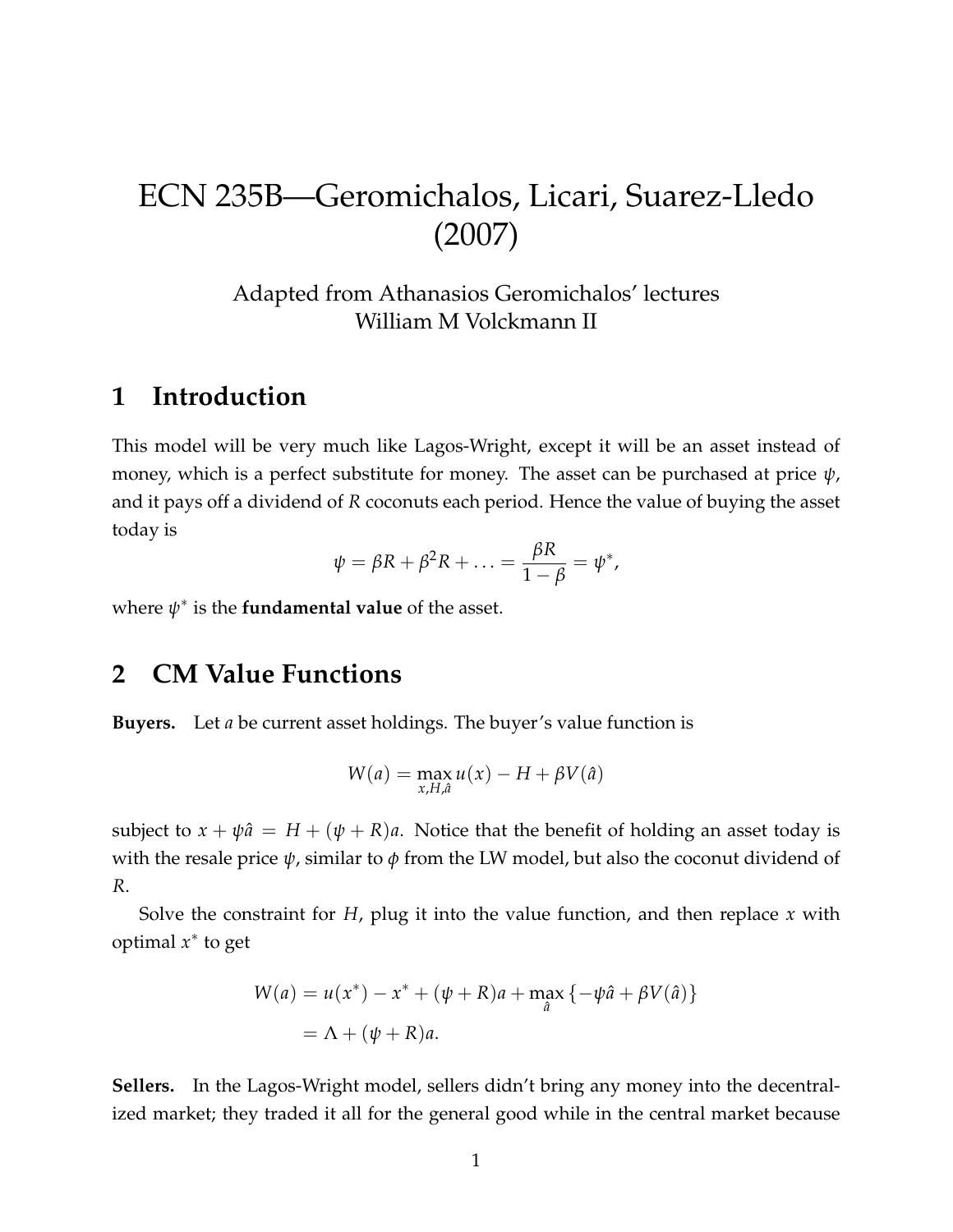they have no use for money otherwise. Same story here, I guess. So the seller value function is

$$
W^{s}(a) = \max_{x,H} \{ u(x) - H + \beta V^{s}(0) \},
$$

subject to  $x = H + (\psi + R)a$ . Using the same chain of logic as before, we can write this as

$$
W^{s}(a) = u(x^{*}) - x^{*} + (\psi + R)a + \beta V^{s}(0)
$$
  
=  $\Lambda^{s} + (\psi + R)a$ .

# **3 DM Bargaining**

Hey, let's *not* do Nash bargaining because it's gross. All hail Kalai.

### **3.1 Surpluses**

**Buyer Surplus.** Right, so when trade goes down, the buyer receives *q* of the special good and pays *d<sup>a</sup>* for it. Hence buyer surplus is

$$
BS = u(q) + W(a - d_a) - W(a)
$$
  
=  $u(q) + \Lambda + (\psi + R)(a - d_a) - \Lambda - (\psi + R)a$   
=  $u(q) - (\psi + R)d_a$ .

They gain utility of consumption but lose the value of the asset they give up. Intuitive, oui?

**Seller Surplus.** The seller pays the cost of producing the special good, −*q*, but continues on with  $d_a$  of the asset. Hence seller surplus is

$$
SS = -q + W^{s}(d_{a}) - W^{s}(0)
$$
  
= -q + \Lambda + (\psi + R)d\_{a} - \Lambda + (\psi + R)0  
= -q + (\psi + R)d\_{a}.

Again, intuition is straightforward.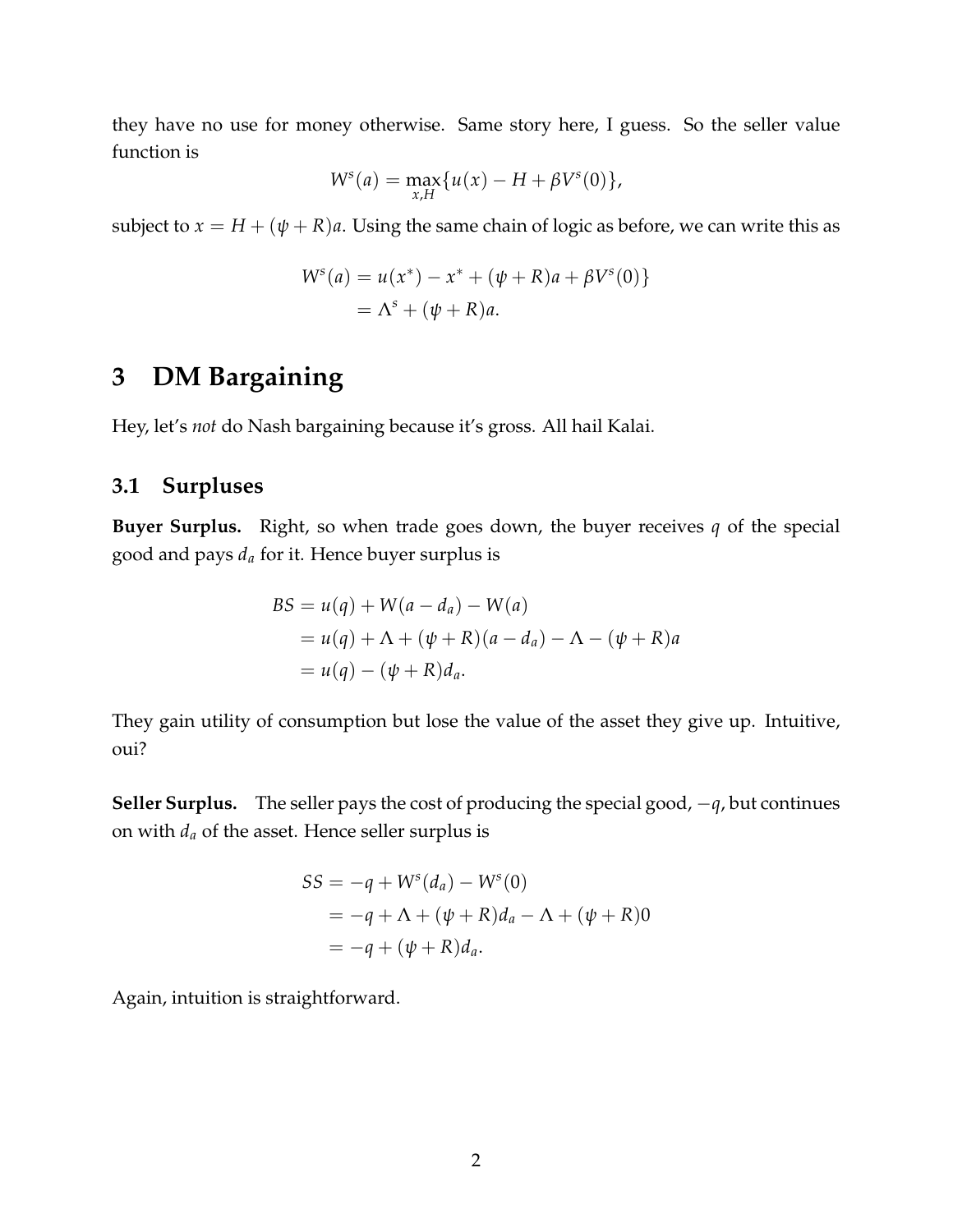#### **3.2 Kalai**

The Kalai bargaining problem is

$$
\max_{q,d_a} u(q) - (\psi + R)d_a \quad \text{s.t.} \quad u(q) - (\psi + R)d_a = \frac{\theta}{1-\theta}[-q + (\psi + R)d_a],
$$

as well as the asset constraint  $d_a \le a$ . Mess around with the Kalai constraint a bit and you'll end up with

$$
(\psi + R)d_a = (1 - \theta)u(q) + \theta q \equiv z(q).
$$

Plug this into the objective function and we have

$$
\max_{q} \theta[u(q) - q].
$$

**Case 2: Optimality.** Assume *a* is huge. Then we can choose optimal *q* ∗ . Hence the Kalai constraint gives

$$
d_a = \frac{(1 - \theta)u(q^*) + \theta q^*}{(\psi + R)} = \frac{z(q^*)}{(\psi + R)} \equiv a^*,
$$

where  $a^*$  now denotes the required amount to afford the optimal transaction.

**Case 1: Asset Constrained.** Now let's assume that  $d_a = a \le a^*$ . The best option is to achieve the largest transaction possible, which requires spending everything so that  $d_a = a$ . This corresponds to transaction of

$$
\tilde{q}(a) = \{q : (\psi + R)a = z(q)\}.
$$

**Bargaining Solution.** Hence the solution to the bargaining problem is

$$
(q(a), d_a(a)) = \begin{cases} (q^*, a^*) & \text{if } a > a^*, \\ (\tilde{q}(a), a) & \text{if } a \leq a^*. \end{cases}
$$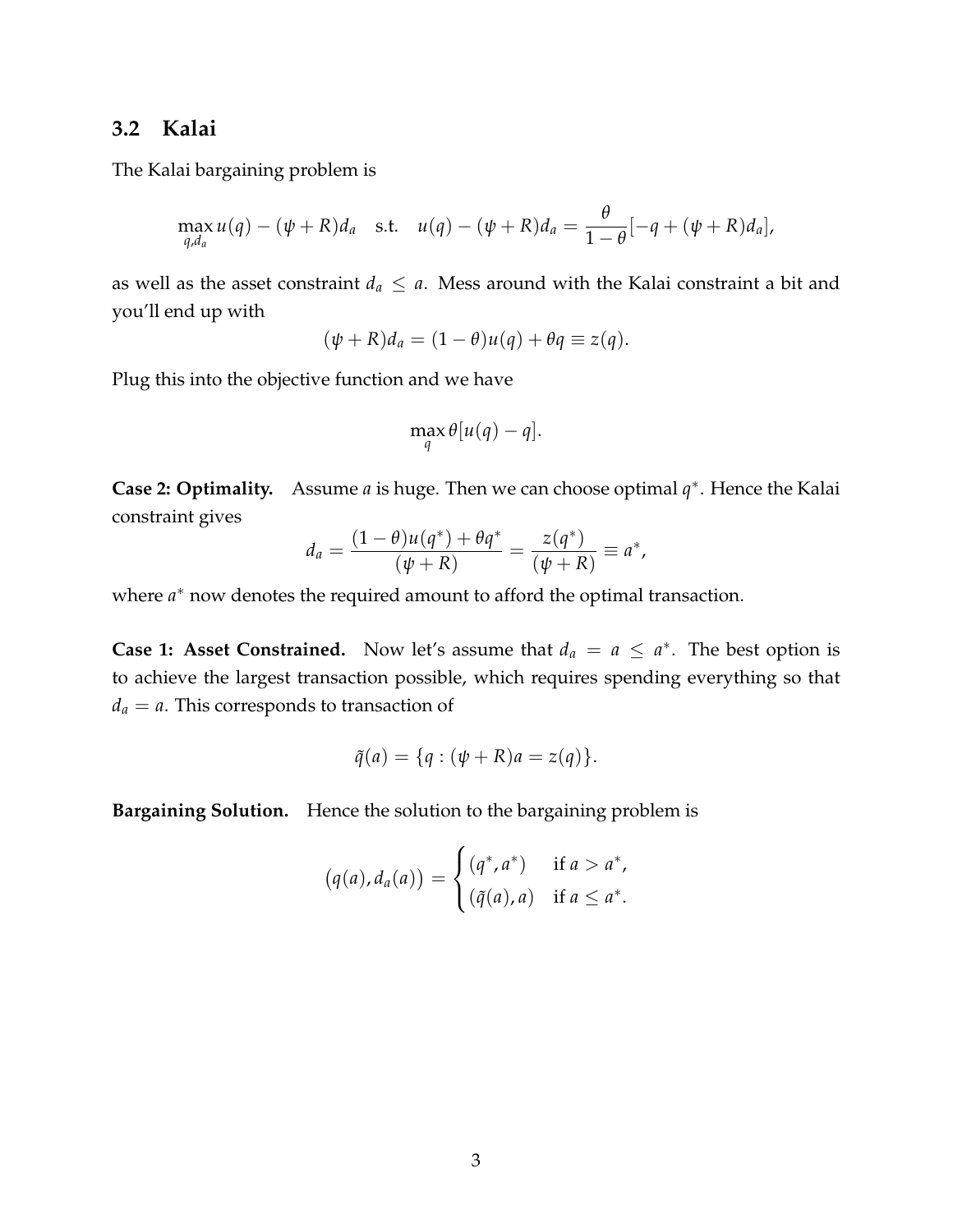### **4 DM Value Functions**

There's a  $\sigma$  probability of running into a seller who accepts the asset. Hence the buyer's value function is

$$
V(a) = \sigma \left[ u(q(a)) + W(a - d_a(a)) \right] + (1 - \sigma)W(a)
$$
  
=  $\sigma \left[ u(q(a)) + \Lambda + (\psi + R)(a - d_a(a)) \right] + (1 - \sigma)[\Lambda + (\psi + R)a]$   
=  $\sigma \left[ u(q(a)) - (\psi + R)d_a(a) \right] + \Lambda + (\psi + R)a$   
=  $\sigma \left[ u(q(a)) - (\psi + R)d_a(a) \right] + W(a).$ 

Now consider the CM value function,

$$
W(a) = u(x^*) - x^* + (\psi + R)a + \max_{\hat{a}} \{-\psi \hat{a} + \beta V(\hat{a})\}.
$$

Define the expression in the max operator to be  $J(\hat{a})$ . With our expression for  $V(a)$ , we can write

$$
J(\hat{a}) = -\psi \hat{a} + \beta V(\hat{a})
$$
  
=  $-\psi \hat{a} + \beta \sigma u (q(\hat{a})) - \beta \sigma (\hat{\psi} + R) d_a(\hat{a}) + \beta W(\hat{a})$   
=  $-\psi \hat{a} + \beta \sigma u (q(\hat{a})) - \beta \sigma (\hat{\psi} + R) d_a(\hat{a}) + \beta \Lambda + \beta (\hat{\psi} + R) \hat{a}$   
=  $[-\psi + \beta (\hat{\psi} + R)] \hat{a} + \beta \sigma [u (q(\hat{a})) - (\hat{\psi} + R) d_a(\hat{a})],$ 

where all terms without  $\hat{a}$  are omitted because they won't affect the max operator. The first term is the net cost of carrying the asset, and the first term is the discounted expected buyer surplus that one additional asset will buy.

Quick thought experiment. Suppose  $\sigma = 0$  so that no one accepts the asset as payment and thus it has no liquidity value – its entire value comes from being a store of value. We already know that the net cost of carrying the asset can't be negative in a steady state because otherwise demand for the asset would be infinite; and hence we conclude that  $\beta(\psi + R) \geq \psi$ . On the other hand, since the only worth the asset has is via a store of value, the cost of carrying the thing can't be positive either because otherwise no one would buy the thing; and hence  $\beta(\psi + R) \leq \psi$ . The only steady-state equilibrium must then satisfy  $\beta(\psi + R) = \psi$ , which in turn implies that

$$
\psi = \frac{\beta R}{1 - \beta} = \psi^*.
$$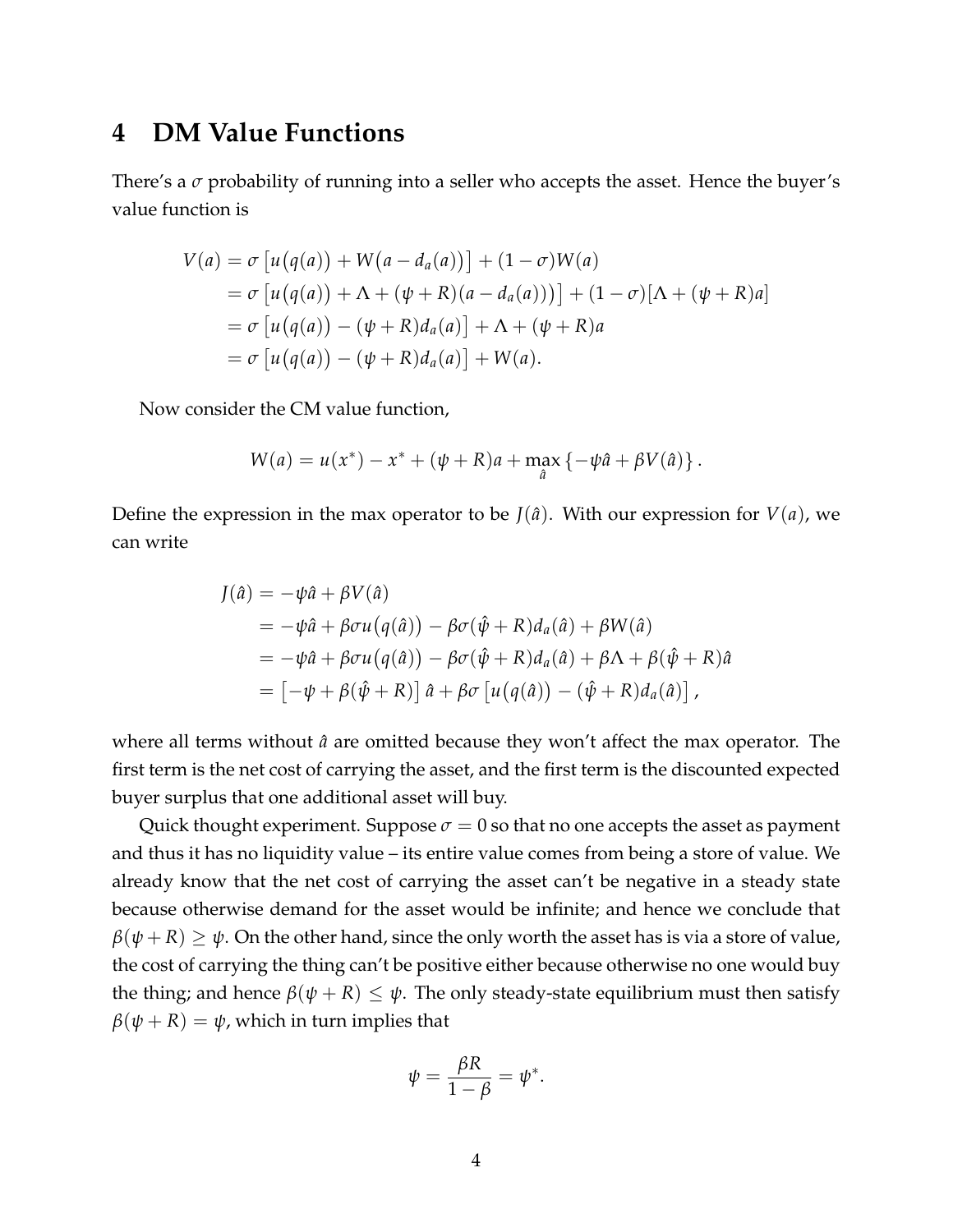Makes sense – the asset has no use as a currency, so its value must be equal to its fundamental value, i.e. its sum of discounted dividends.

### **5 One-Period Assets**

As a benchmark case, let's consider an asset that lives for only one period, which is to say, you receive *R* in the next period and then the asset is junk and has no resale value. This means the  $\psi$  term on the RHS the value function constraints drops out, i.e.  $(\psi + R)$  turns into *R*, and therefore

$$
(q(a), d_a(a)) = \begin{cases} (q^*, a^*) & \text{if } a > a^*, \\ (\tilde{q}(a), a) & \text{if } a \le a^*, \end{cases}
$$

$$
\frac{z(q^*)}{R} \equiv a^*,
$$

$$
J(\hat{a}) = [-\psi + \beta R] \hat{a} + \beta \sigma [u(q(\hat{a})) - Rd_a(\hat{a})]
$$

.

#### **5.1 Asset Demand**

**Case 1.** Suppose  $\psi = \beta R$ , so that the cost of carrying the asset is zero. Then  $\psi = \psi^*$ . The buyer wants to carry at least  $\hat{a} = a^*$  so that the optimal  $q^*$  can be had. But there's no cost to holding more than that.

**Case 2.** Suppose  $\psi > \beta R$  so that there's a positive cost of carrying the asset. Then there's no reason to bring more than  $\hat{a} = a^*$ , so  $q = \tilde{q}(a)$  and  $d_a(a) = a$ . Then we are to maximize

$$
J(\hat{a}) = [-\psi + \beta R] \hat{a} + \beta \sigma \left[ u(\tilde{q}(\hat{a})) - Ra \right].
$$

The first order condition gives

$$
\psi = \beta R + \beta \sigma \left[ u'(\tilde{q}(\hat{a}))\tilde{q}'(\hat{a}) - R \right].
$$

We can clean this up a little bit by noting that

$$
R\hat{a} = z(q(\hat{a})) \implies \tilde{q}'(\hat{a}) = \frac{R}{z'(\tilde{q}(\hat{a}))},
$$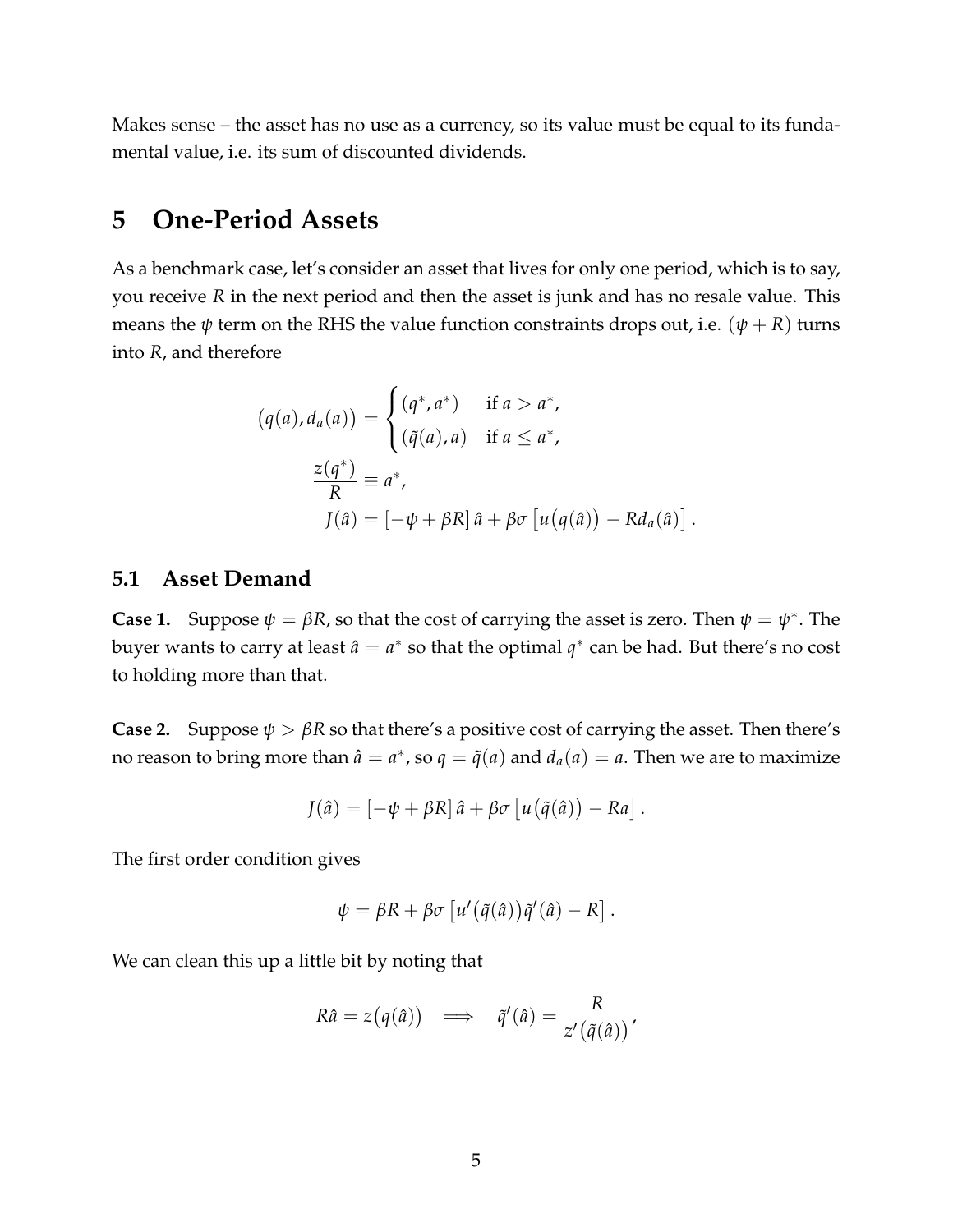and therefore

$$
\psi = \beta R \left( 1 + \sigma \left[ \frac{u'(\tilde{q}(\hat{a}))}{z'(\tilde{q}(\hat{a}))} - 1 \right] \right).
$$

We'll want to evaluate this expression to determine the shape of the demand function. The two constants on the outside don't amount to anything, so let's restrict our analysis to

$$
e(q) \equiv 1 + \sigma \left[ \frac{u'(\tilde{q}(\hat{a}))}{z'(\tilde{q}(\hat{a}))} - 1 \right]
$$

.

First, let's see what happens at  $q^*$ . We know that  $u'(q^*) = 1$ . Furthermore,

$$
z(q) \equiv (1 - \theta)u(q) + \theta q \implies z'(q) = (1 - \theta)u'(q) + \theta,
$$

which evaluated at  $q^*$  gives  $z'(q^*) = 1$ . It follows that  $e(q^*) = 1$  and thus  $\psi = \beta R$ . This is consistent with case 1, so the universe need not yet implode.

Now let's analyze at  $q = 0$ . We'd have

$$
e(0) = 1 + \sigma \left[ \frac{u'(0)}{z'(0)} - 1 \right]
$$
  
= 1 + \sigma \left[ \frac{u'(0)}{(1 - \theta)u'(0) + \theta} - 1 \right]  
= 1 + \sigma \left[ \frac{1}{(1 - \theta) + \frac{\theta}{u'(0)}} - 1 \right]  
= 1 + \frac{\sigma \theta}{1 - \theta}.

From this we conclude that

$$
q = 0 \implies \psi = \beta R \left[ 1 + \frac{\sigma \theta}{1 - \theta} \right].
$$

Finally, we need to show that  $e(q)$  is monotonically decreasing. To do so, we really only need to focus on

$$
\frac{u'(q)}{(1-\theta)u'(q)+\theta}.
$$

We'll use the quotient rule, which will give a squared denominator and hence is irrelevant as far as the sign is concerned. So focus only on the numerator, which gives

$$
[(1 - \theta)u'(q) + \theta]u''(q) - u'(q)(1 - \theta)u''(q) = \theta u''(q),
$$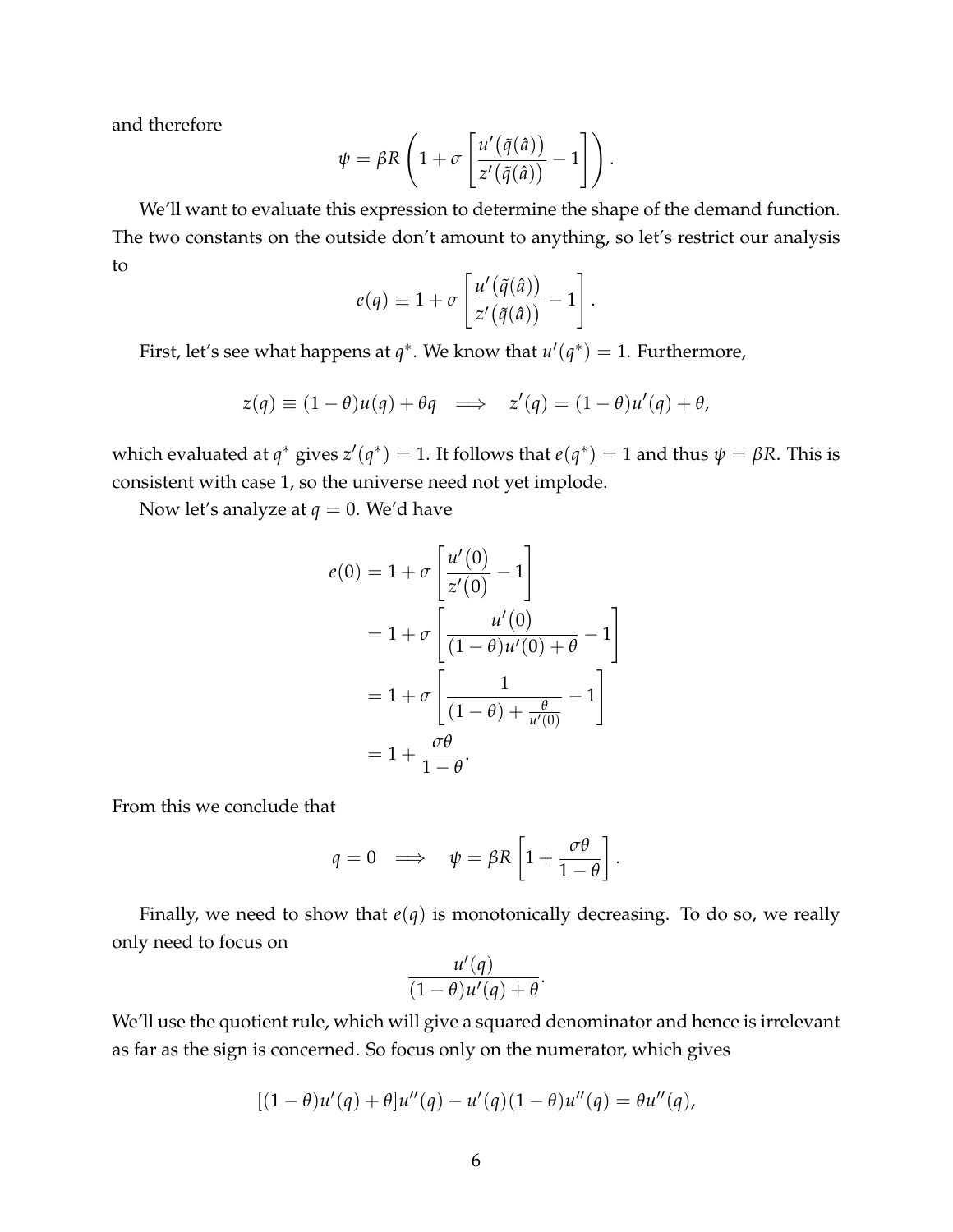which is unambiguously negative by preference assumptions.

### **5.2 Asset Supply and Equilibrium**

The equilibrium price of the asset will be determined by the supply of the asset. If the supply is less than  $z(q^*)/R \equiv a^*$ , then the asset is scarce enough that the price of the asset will include a *liquidity premium* above the fundamental value *βR*. The traded quantity will be less than  $\tilde{q}(\hat{a}) = q^*$ .

If supply is larger than  $z(q^*)/R \equiv a^*$ , then scarcity is not an issue and the price of the asset is only its fundamental value. The traded quantity will be optimal  $q^*$ , even if asset holdings exceed *a* ∗ .



Figure 1: With asset supply  $S_2 \geq a^*$ , liquidity of the asset is not a concern and hence the price of the asset is only its fundamental value,  $\beta R$ . With asset supply is  $S_2 < a^*$ , the asset possesses a liquidity premium due to its scarcity,  $\psi_1 - \psi^*$ .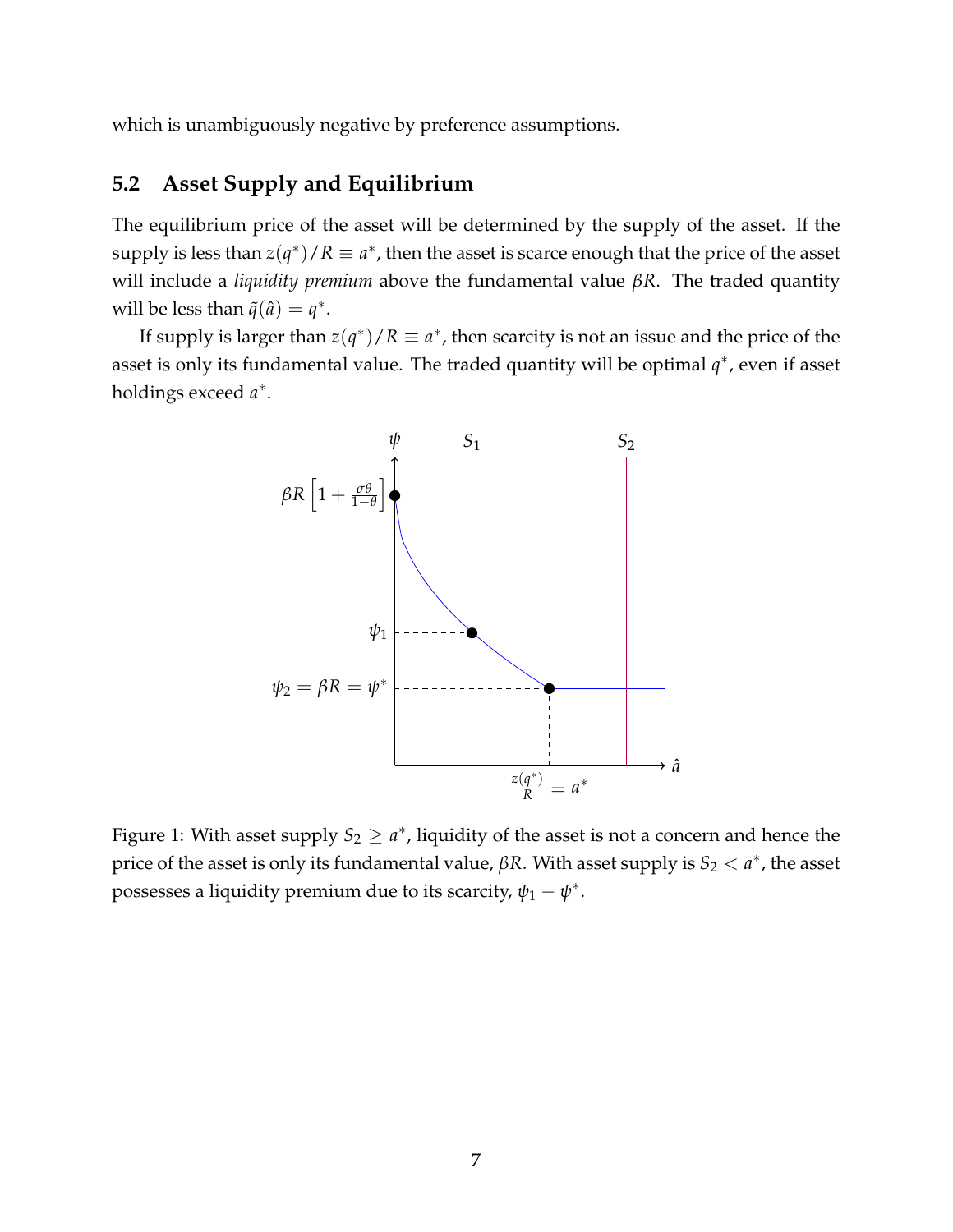### **6 Long-Lived Assets**

Okay, now assume that the asset has a stream of dividends and thus retains its resale value. Then we are back to the case where

$$
(q(a), d_a(a)) = \begin{cases} (q^*, a^*) & \text{if } a > a^*, \\ (\tilde{q}(a), a) & \text{if } a \leq a^*, \end{cases}
$$

$$
\frac{z(q^*)}{\psi + R} \equiv a^*,
$$

$$
J(\hat{a}) = [-\psi + \beta(\hat{\psi} + R)] \hat{a} + \beta \sigma [u(q(\hat{a})) - (\hat{\psi} + R) d_a(\hat{a})].
$$

#### **6.1 Asset Demand**

Let's focus on the steady-state where  $\psi = \hat{\psi}$ , giving

$$
J(\hat{a}) = \left[ -\psi + \beta(\psi + R) \right] \hat{a} + \beta \sigma \left[ u(q(\hat{a})) - (\psi + R) d_a(\hat{a}) \right].
$$

**Case 1.** Suppose there is no net cost to holding assets so that

$$
\psi = \frac{\beta R}{1 - \beta} = \psi^*.
$$

Hence the bargaining solution gives

$$
a^* \equiv \frac{z(q^*)}{\psi + R}
$$
  
= 
$$
\frac{(1 - \beta)z(q^*)}{R}.
$$

Okay, so no cost of holding the asset means the optimal amount needed to purchase first best is as given above. And again, holding more than this is not irrational since there is no cost to holding more. Any asset supply at or above *a*<sup>\*</sup> will result in optimal *q*<sup>\*</sup>.

**Case 2.** Suppose there is a strictly positive cost of holding assets so that  $\psi > \beta(\psi + R)$ . This implies that the buyer will never hold more than  $a^*$ , and hence will always pay  $d_a = a$ . To find optimal asset demand, we take the first order condition of  $J(\hat{a})$  with respect to  $\hat{a}$  to get

$$
\psi = \beta(\psi + R) + \beta \sigma \left[ u'(\tilde{q}(\hat{a}))\tilde{q}'(\hat{a}) - (\psi + R) \right].
$$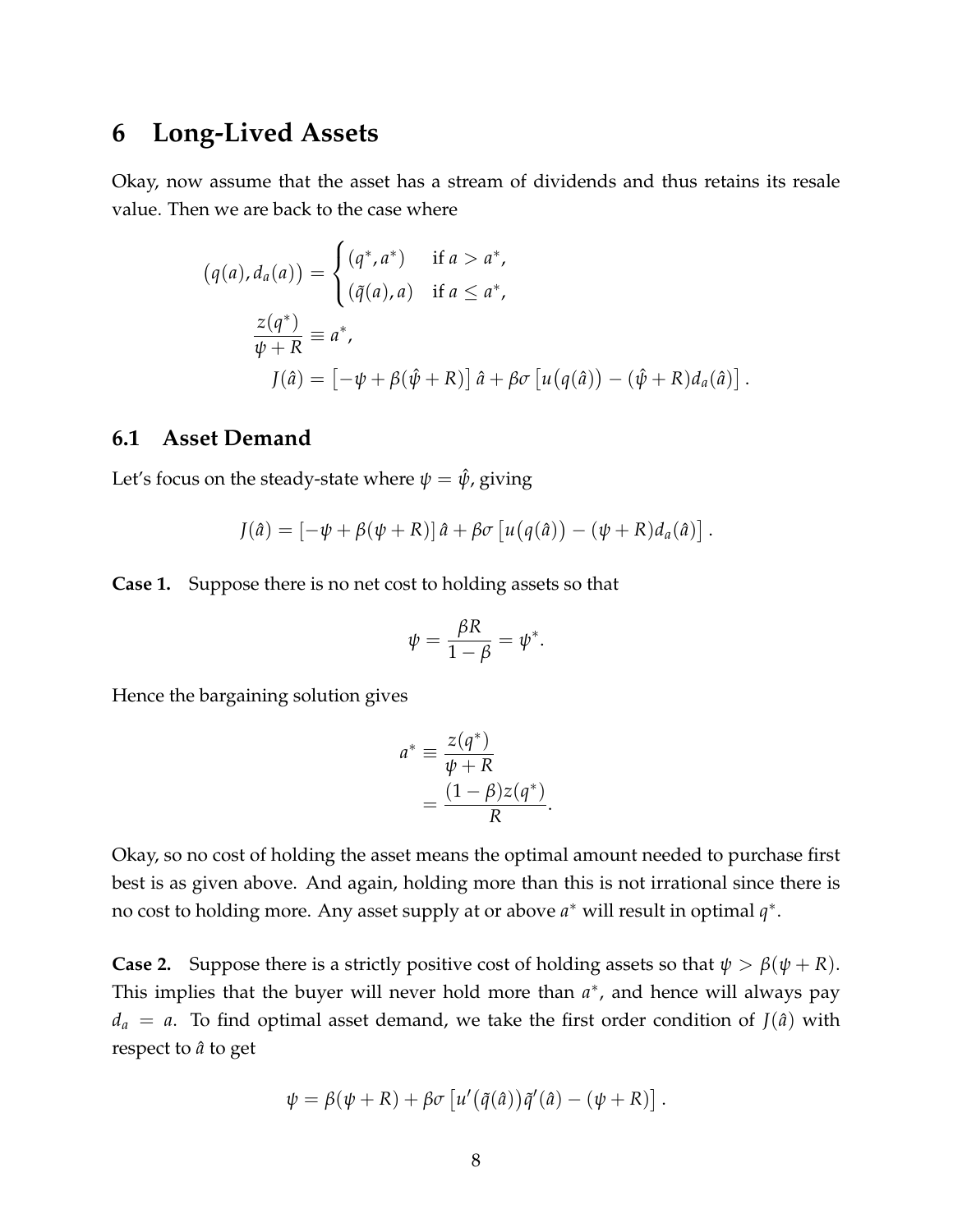This is becoming repetitive. We know that  $(\psi + R)\hat{a} = z(\tilde{q}(\hat{a}))$ , and therefore

$$
\psi + R = z'(\tilde{q}(\hat{a}))\tilde{q}'(\hat{a}) \implies \tilde{q}'(\hat{a}) = \frac{\psi + R}{z'(\tilde{q}(\hat{a}))},
$$

from which it follows that

$$
\psi = \beta(\psi + R) \left( 1 + \sigma \left[ \frac{u'(\tilde{q}(\hat{a}))}{z'(\tilde{q}(\hat{a}))} - 1 \right] \right)
$$

$$
= \beta(\psi + R) e(\tilde{q}(\hat{a})).
$$

This is nice because we already know everything we need to know about  $e(q)$ . In particular, we know that  $e(q^*) = 1$ , and hence  $\psi = \beta R/(1-\beta) = \psi^*$ , as it should be. We also know that

$$
e(0) = 1 + \frac{\sigma \theta}{1 - \theta} \implies \psi = \beta(\psi + R) \left[ 1 + \frac{\sigma \theta}{1 - \theta} \right].
$$

Finally, we know that  $e'(q) < 0$ , and hence we can conclude that the RHS falls as  $q$  increases. We know there is a one-to-one monotonic relationship between *q* and *a*, so we know it also falls as *a* increases. The result is pretty much the same as before.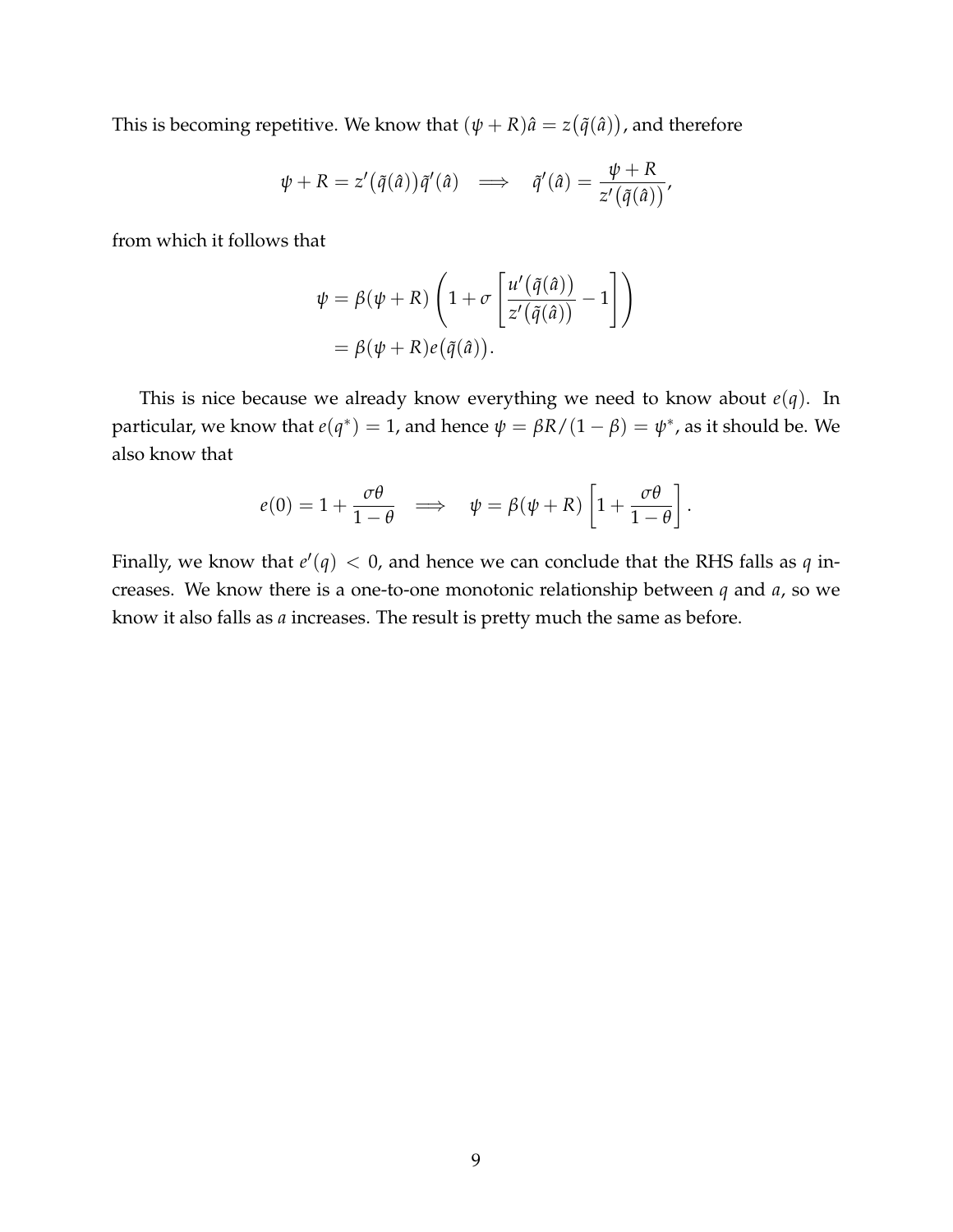

Figure 2: With asset supply  $S_2 \geq a^*$ , liquidity of the asset is not a concern and hence the price of the asset is only its fundamental value,  $\beta R$ . With asset supply is  $S_2 < a^*$ , the asset possesses a liquidity premium due to its scarcity,  $\psi_1 - \psi^*$ .

It can be easily ascertained from Figure 2 that for asset supply lower than  $a^*$ , the price is decreasing in *A* and quantity traded is increasing in *A*.

# **7 General Model**

Now let's include both money and the asset. Woo.

#### **7.1 Central Market Value Functions**

The CM value function for the buyer becomes

$$
W(a,m) = \max_{x,H,\hat{a},\hat{m}} \{u(x) - H + \beta V(\hat{a},\hat{m})\}
$$

subject to  $x + \phi \hat{m} + \psi \hat{a} = H + (\psi + R)a + \psi m + T$ . Solve the constraint for *H*, plug it into the value function, plug in optimal *x* ∗ , and we get

$$
W(a,m) = u(x^*) - x^* + (\psi + R)a + \psi m + T + \max_{\hat{a}, \hat{m}} \{-\phi \hat{m} - \psi \hat{a} + \beta V(\hat{a}, \hat{m})\}
$$
  
=  $\Lambda + (\psi + R)a + \psi m$ .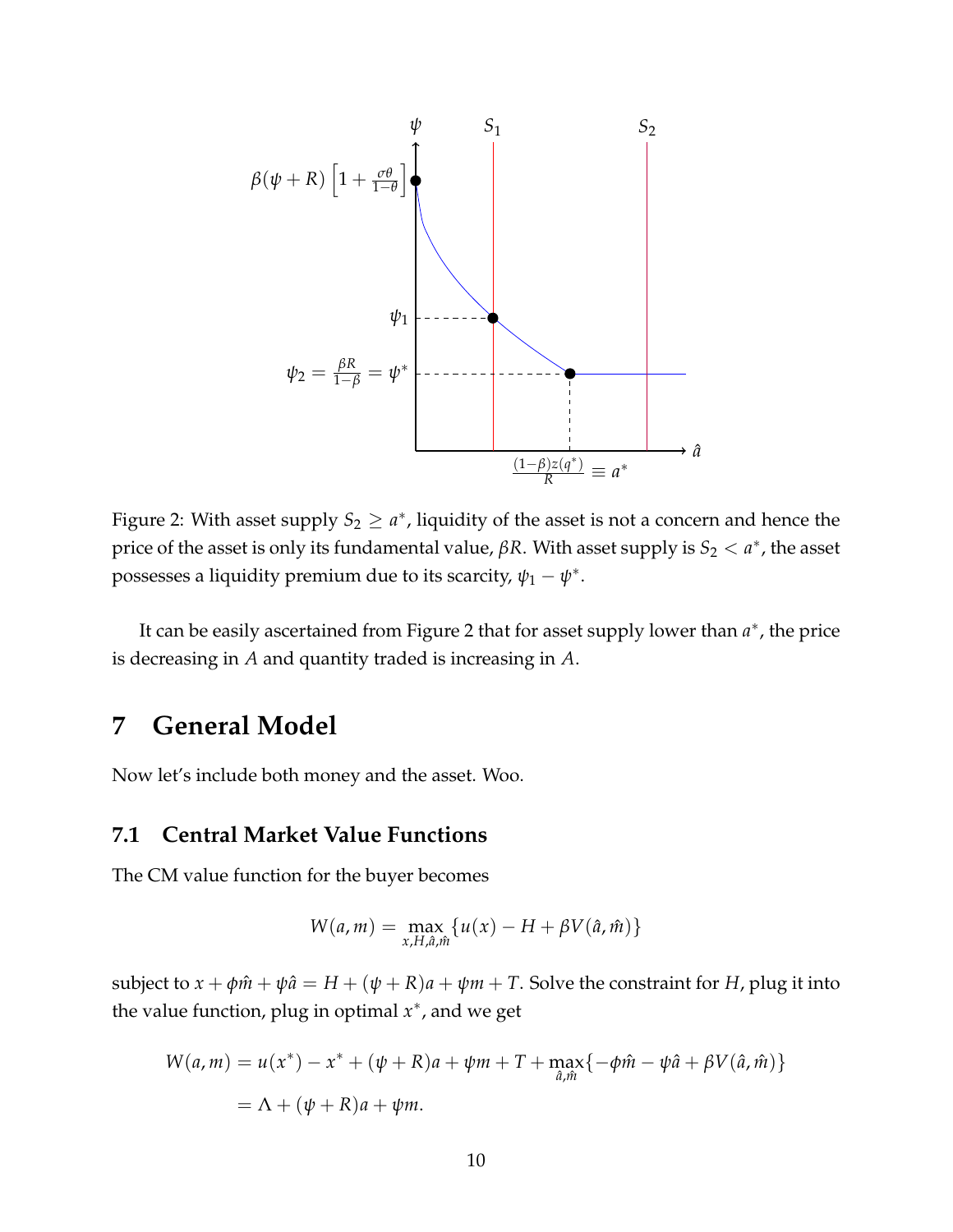Nothing fancy about the seller, so we can just take it for granted that  $W^s(a,m) = \lambda + (\psi + \lambda)$  $R$ ) $a + \psi m$ . Once again, the seller has no need for holding either assets nor cash and hence will carry zero into the DM.

### **7.2 Bargaining**

**Buyer Surplus.** The buyer walks in with *a* and *m*. They consume *q* for utility  $u(q)$ . Hence buyer surplus is

$$
BS = u(q) + W(a - d_a, m - d_m) - W(a, m)
$$
  
=  $u(q) + \Lambda + (\psi + R)(a - d_a) + \psi(m - d_m) - \Lambda - (\psi + R)a - \psi m$   
=  $u(q) - (\psi + R)d_a - \psi d_m$ .

Buyer surplus is utility gained minus the lost value of the money and asset.

**Seller Surplus.** Seller has no currency. They lose *q* as the cost of producing *q*. Hence seller surplus is

$$
SS = -q + W(d_a, d_m) - W(0, 0)
$$
  
= -q + \Lambda + (\psi + R)d\_a + \phi d\_m - \Lambda  
= -q + (\psi + R)d\_a + \phi d\_m.

Seller surplus is the benefit from carrying new money and assets minus the cost of producing things.

**Kalai.** The bargaining objective is to solve

$$
\max_{d_a,d_m,q} u(q) - (\psi + R)d_a - \psi d_m
$$

subject to the constraints

$$
u(q) - (\psi + R)d_a - \psi d_m = \frac{\theta}{1 - \theta} \left[ -q + (\psi + R)d_a + \phi d_m \right],
$$
  

$$
d_a \le a,
$$
  

$$
d_m \le m.
$$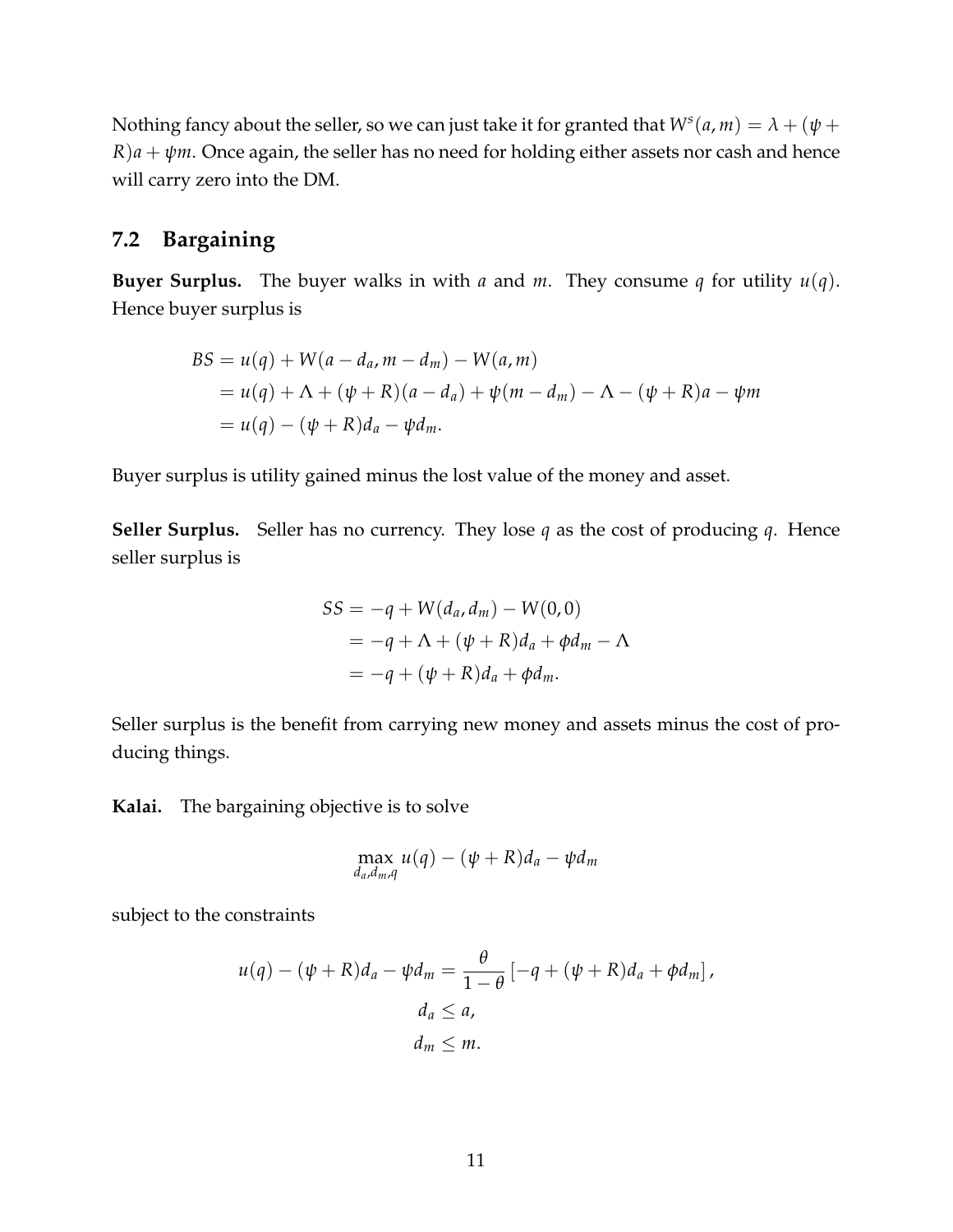Take the Kalai constraint and push some things around to get

$$
(\psi + R)d_a + \phi d_m = (1 - \theta)u(q) + \theta q \equiv z(q).
$$

Oh hey it's the same thing. Kalai bargaining sure is reliable, oui? Plug this into the objective function and we get

$$
\max_{q} \theta[u(q) - q] \quad \text{s.t.} \quad d_a \leq a, \ d_m \leq m.
$$

**Case 1: Optimality.** Suppose that *a* and/or *m* are huge. Doesn't matter which, just as long as the sum of their worth is enough to purchase  $q^*$ . Then, um,  $q^*$  will be purchased. It follows that  $(\psi + R)d_a + \phi d_m = z(q^*)$ . We can't determine the precise allocation of assets vs. bonds, but that doesn't really matter here anyway – it's total purchasing power that matters. To that end, define

$$
\pi(a,m) \equiv (\psi + R)a + \phi m
$$

to be the **aggregate liquid portfolio**. In this case,  $\pi(a,m) = z(q^*)$  is the purchasing power required for first best.

**Case 2: Funding Constrained.** Now suppose that total purchasing power is not enough to afford beyond  $q^*$ , so that  $\pi(a,m) \leq z(q^*)$ . Then all funds will be spent, i.e.  $d_a = a$  and  $d_m = m$ . Hence the quantity traded will be

$$
\tilde{q}(a,m) \equiv \{q : \pi(a,m) = z(q)\}.
$$

**Bargaining Solution.** So the solution to the Kalai bargaining problem is

$$
\begin{cases} \text{if } \pi(a,m) > z(q^*), & q = q^* \text{ and } \pi(d_a, d_m) = z(q^*), \\ \text{if } \pi(a,m) \leq z(q^*), & q = \tilde{q}(a,m) \text{ and } \pi(a,m) = z(\tilde{q}(a,m)). \end{cases}
$$

In words. If the buyer is carrying enough wealth to afford the first best, then they buy the first best by paying any feasible combination of assets and money that exactly affords it. If the buyer is not carrying enough wealth, then they spend everything they have and receive  $q = \tilde{q}(a, m)$ .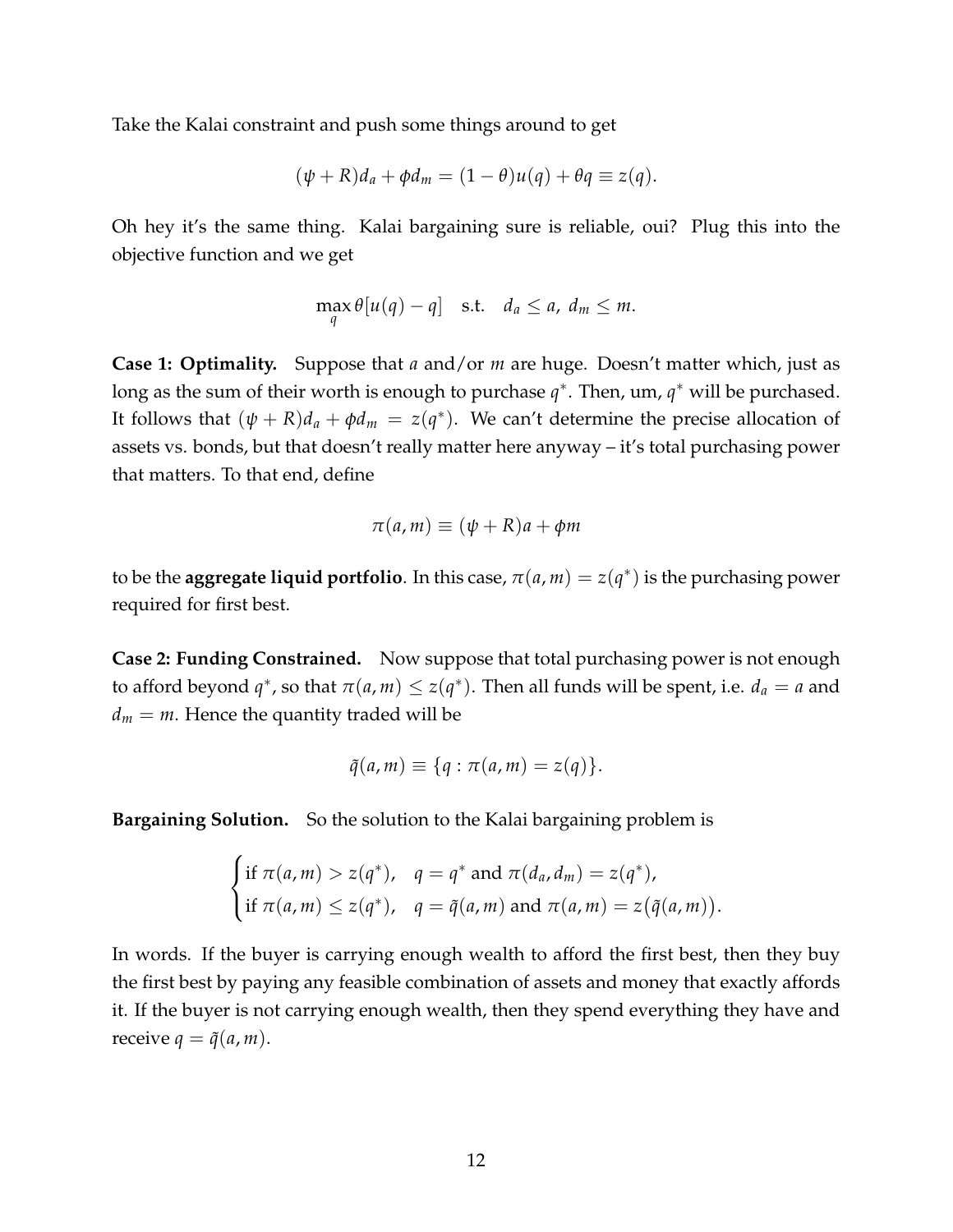#### **7.3 Rates of Return**

We have defined  $\pi = \phi m + (\psi + R)a$  to be the aggregate liquid portfolio, representing total wealth of liquid assets. If  $\pi \geq z(q^*)$ , then  $q^*$  is purchased for some undetermined combination of assets satisfying  $\phi$ *m* + ( $\psi$  + *R*) $a = z(q^*)$ . If  $\pi < z(q^*)$ , then everything is spent, i.e.  $d_m = m$  and  $d_a = a$ , and  $\tilde{q}(a, m) : \{q : \pi = z(q)\} < q^*$  is purchased. In case you're wondering, *z*(*q*) is what you'd expect it to be at this point.

You can verify this if you'd like, but it's a process that's highly similar to what was seen in previous models. So let's skip to the point and note that

$$
J(\hat{a}, \hat{m}) = [-\psi + \beta \hat{\psi}] \hat{a} + [-\phi + \beta \hat{\phi}] \hat{m}
$$
  
=  $\beta \sigma [u(q(\hat{a}, \hat{m}) - (\hat{\psi} + R)d_a(\hat{a}, \hat{m}) - \hat{\phi}d_m(\hat{a}, \hat{m})]$ 

The interpretation is as similar to the usual: the net cost of carrying assets, the net cost of carrying money, and the discounted expected buyer surplus that having more wealth will buy.

**Case 1.** Suppose there are enough assets floating around so that  $A \geq A^* = (1 \beta$ ) $z(q^*)$ /*R*. In other words, all liquidity needs are met through assets alone. Assets fully serve as both a medium of exchange and a store of value, and hence money is not essential – introducing money would not increase welfare in this case.

That does not, however, imply that money could not circulate. Indeed, if the rate of return on money is exactly the same as that of assets, then the two are perfect substitutes. Recall that the asset will be at its fundamental value  $\beta R/(1 - \beta)$  if it is sufficiently liquid. Hence the steady-state rates of return are, respectively,

$$
\rho_a = \frac{(\hat{\psi} + R) - \psi}{\psi} \stackrel{\text{ss}}{=} \frac{R}{\psi^*} = \frac{R}{\beta R / (1 - \beta)} = \frac{1}{\beta} - 1 > 0,
$$
\n
$$
\rho_m = \frac{\hat{\phi} - \phi}{\phi} \stackrel{\text{ss}}{=} \frac{\hat{\phi} \hat{M}}{\phi M (1 + \mu)} - 1 = \frac{1}{1 + \mu} - 1.
$$

Thus the rates of return are equalized when  $\mu = \beta - 1 < 0$ , which is true when the Friedman rule is satisfied. Makes sense – zero interest rate means the cost of carrying money is its lowest. Woo.

**Case 2.** Now suppose that  $A \leq A^*$  so that assets alone cannot manage to establish a transaction of q<sup>∗</sup>. Perhaps introducing money will pick up the slack. Let's find out.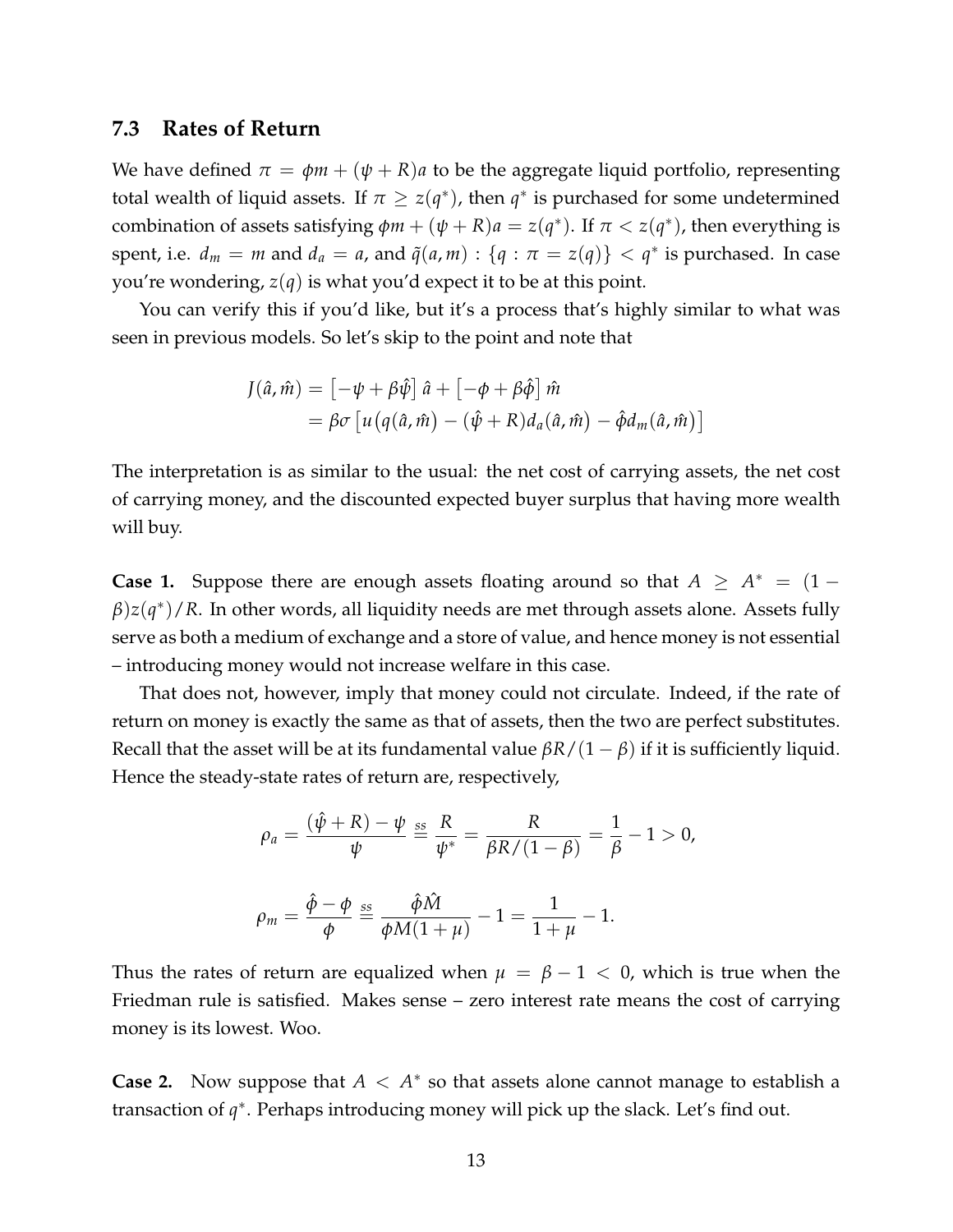We'll take the FOC of the objective function when  $A < A^*$ , i.e. when we are to the left of *q* <sup>∗</sup> and hence on the binding branch of the bargaining solution. So the objective function is

$$
J(\hat{a}, \hat{m}) = [-\psi + \beta \hat{\psi}] \hat{a} + [-\phi + \beta \hat{\phi}] \hat{m} + \beta \sigma [u(\tilde{q}(\hat{a}, \hat{m}) - (\hat{\psi} + R)\hat{a} - \hat{\phi}m]
$$

The FOC with respect to  $\hat{m}$  and  $\hat{a}$  are, respectively,

$$
\begin{aligned}\n\phi &= \beta \hat{\phi} + \beta \sigma \left[ u'(\tilde{q}) \frac{d\tilde{q}}{d\hat{m}} - \hat{\phi} \right], \\
\psi &= \beta (\hat{\psi} + R) + \beta \sigma \left[ u'(\tilde{q}) \frac{d\tilde{q}}{d\hat{a}} - (\hat{\psi} + R) \right].\n\end{aligned}
$$

To find the derivatives, take the  $(\psi + R)a + \phi m = z(\tilde{q})$  equation and totally differentiate:

$$
\begin{aligned}\n\phi dm &= z'(\tilde{q})d\tilde{q} \quad \Longrightarrow \quad \frac{d\tilde{q}}{dm} = \frac{\phi}{z'(\tilde{q})}, \\
(\psi + R)da &= z'(\tilde{q})d\tilde{q} \quad \Longrightarrow \quad \frac{d\tilde{q}}{da} = \frac{\psi + R}{z'(\tilde{q})}.\n\end{aligned}
$$

Thus we can write the FOCs – money and asset demand equations, respectively – as

$$
\phi = \beta \hat{\phi} \left( 1 + \sigma \left[ \frac{u'(\tilde{q})}{z'(\tilde{q})} - 1 \right] \right),
$$
  

$$
\psi = \beta(\hat{\psi} + R) \left( 1 + \sigma \left[ \frac{u'(\tilde{q})}{z'(\tilde{q})} - 1 \right] \right).
$$

Once again, let *e*(*q*) denote the expression in the big parentheses. Now divide the two out and you get

$$
\frac{\phi}{\psi} = \frac{\hat{\phi}}{\hat{\psi} + R} \implies \frac{\phi M(1 + \mu)}{\psi} = \frac{\hat{\phi} \hat{M}}{\hat{\psi} + R}
$$
\n
$$
\implies \frac{\text{ss}}{\psi} = \frac{1 + \mu}{\psi} = \frac{1}{\psi + R}
$$
\n
$$
\implies \psi = -\frac{R(1 + \mu)}{\mu}.
$$

So we can write  $\psi = \psi(\mu)$ , which illustrates how monetary policy can affect the price of an asset. (Asset supply is embedded in this result since we are assuming that  $A < A^*$ .)

So hey, let's think about how. If  $\mu$  goes up, then inflation goes up, so money becomes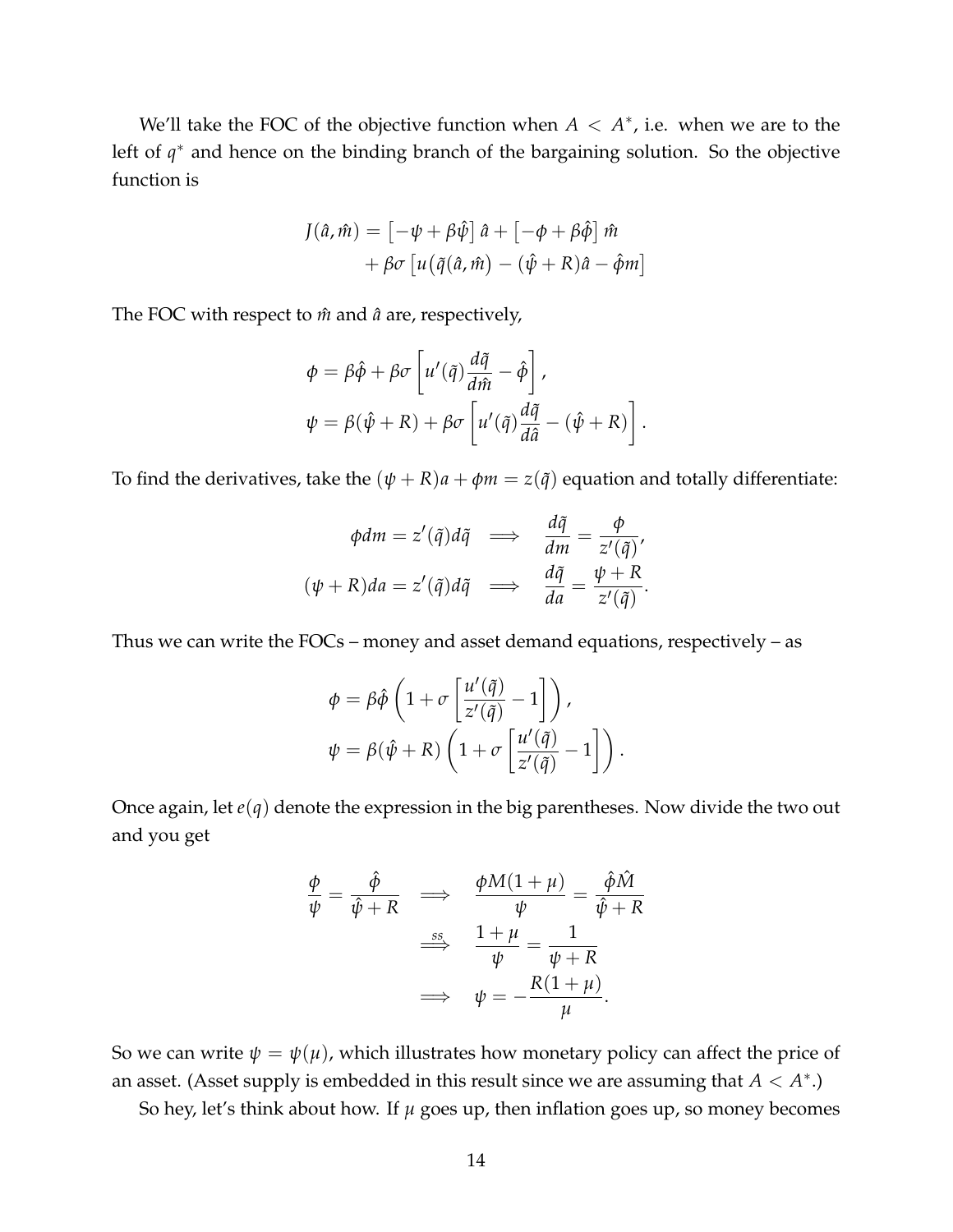more expensive. Therefore demand for assets goes up and the price of assets goes up accordingly:  $\psi'(\mu) > 0$ . And down goes the rate of return. It's easy enough to show that I'll omit it.

### **7.4 Equilibrium**

Notice that in the steady state, the money demand equation and asset demand equations give, respectively,

$$
\frac{1+\mu}{\beta} = e(q),
$$
  

$$
\psi = \beta(\psi + R)e(q).
$$

Let *z* denote real money balances. A steady-state equilibrium is a triplet  $(z, \psi, q)$  such that

(a)  $\frac{1 + \mu}{\sigma}$ *β*  $= e(q)$ ,

(b) 
$$
\psi = \beta(\psi + R)e(q)
$$
,

(c)  $z + (\psi + R)A = z(q)$ .

The lowest possible value we can have for  $\psi$  is its fundamental value  $\psi^*$ . As  $\mu$  increases, the price of assets increases. It's worth asking if there's an upperbound for *µ*, call it  $\bar{\mu}$ , that still allows money to be worth holding for any reason – if  $\mu$  and thus inflation are really high, then the rate of return on money goes to hell and only assets will be held. At least, that's the intuition. But let's go into more detail.

If  $A > A^*$ , then money only has a use when the Friedman rule is adhered to, i.e. when  $\mu = \beta - 1 = \bar{\mu}$ . Otherwise

$$
\bar{\mu} \equiv {\mu : \psi(\mu) = \bar{\psi}},
$$

where  $\bar{\psi}$  is the asset price in a world without money. Let's prove it.

Suppose otherwise – that is, suppose there exists a monetary equilibrium, so that  $z' >$ 0, while  $\mu' > \bar{\mu}$ . This implies that  $\psi' > \bar{\psi}$  since  $\psi$  is increasing in  $\mu$ . Notice that

$$
z(q') = z' + (\psi' + R)A
$$

$$
> (\bar{\psi} + R)A
$$

$$
= z(\bar{q}).
$$

This is the same  $z(q)$  function of old, so we know that it is increasing in  $q$ , and hence we can conclude that  $q' > \bar{q}$ .